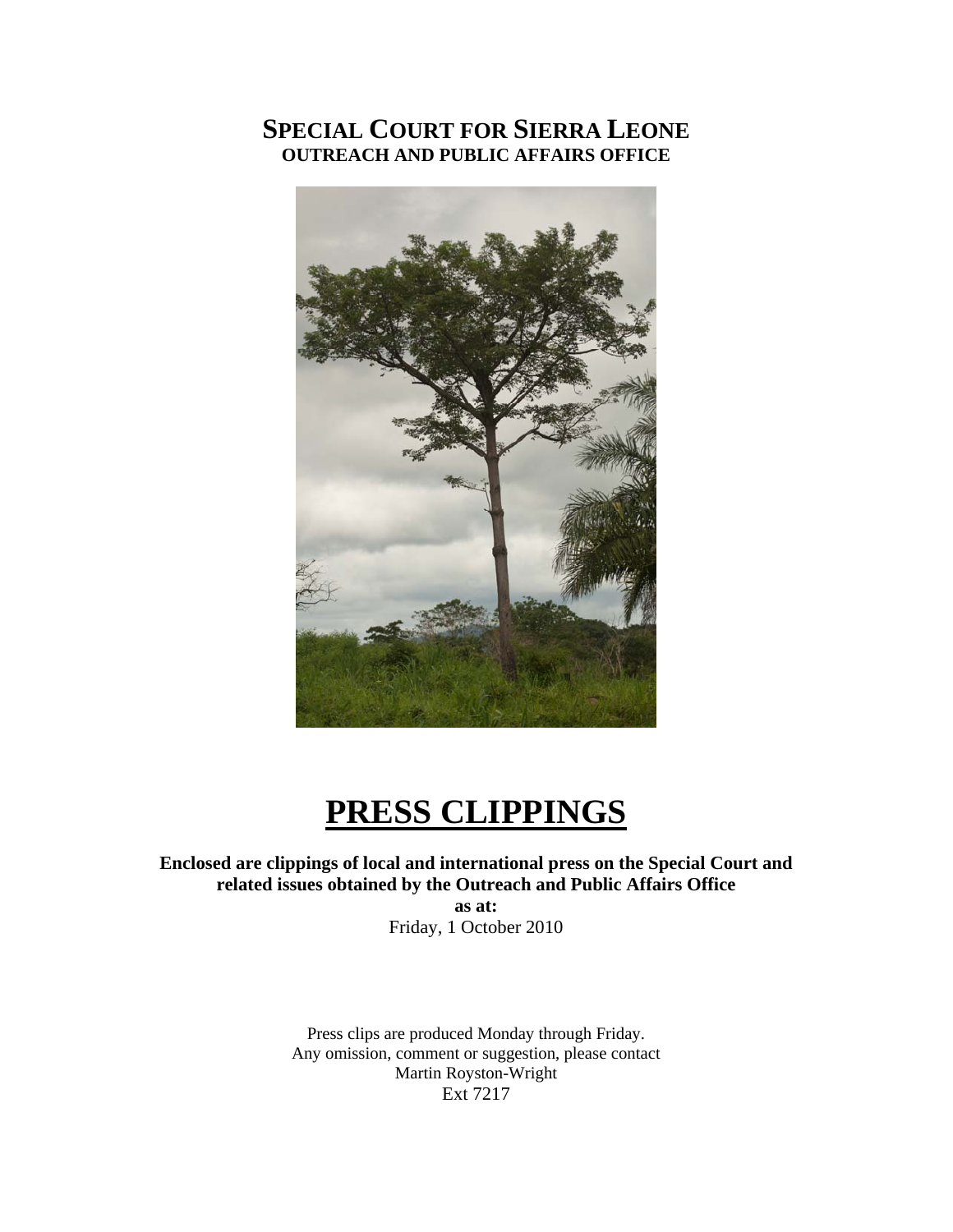| <b>Local News</b>                                                                  |             |
|------------------------------------------------------------------------------------|-------------|
| Update on Charles Taylor Trial / The Nation                                        | Page 3      |
| Special Court Prosecutor Hails New ACC Boss / The Examiner                         | Page 4      |
| UN Lifts Last Sanction Against Sierra Leone / The Democrat                         | Page 5      |
| <b>International News</b>                                                          |             |
| Sierra Leone War Crimes Court Prosecutor Steps Down / Radio Netherlands Worldwide  | Page 6      |
| Indictment to Be Issued 'Very, Very Soon,' Arab Embassy / Naharnet                 | Page 7      |
| Special Tribunal for Lebanon Suffering From Lack of Credibility / The Arab Monitor | Page 8      |
| ICC Can Compel Kenya to Release Meeting Records / Daily Nation                     | Page 9      |
| Ex-MRND Leaders' Case Adjourned to October 18 / Hirondelle News Agency             | Page 10     |
| Dutch PM Stirs Anger in Sudan / Radio Netherlands                                  | Page 11     |
| War Criminals Find it's Harder to Hide From Past, U.S. Agents / USA Today          | Pages 12-15 |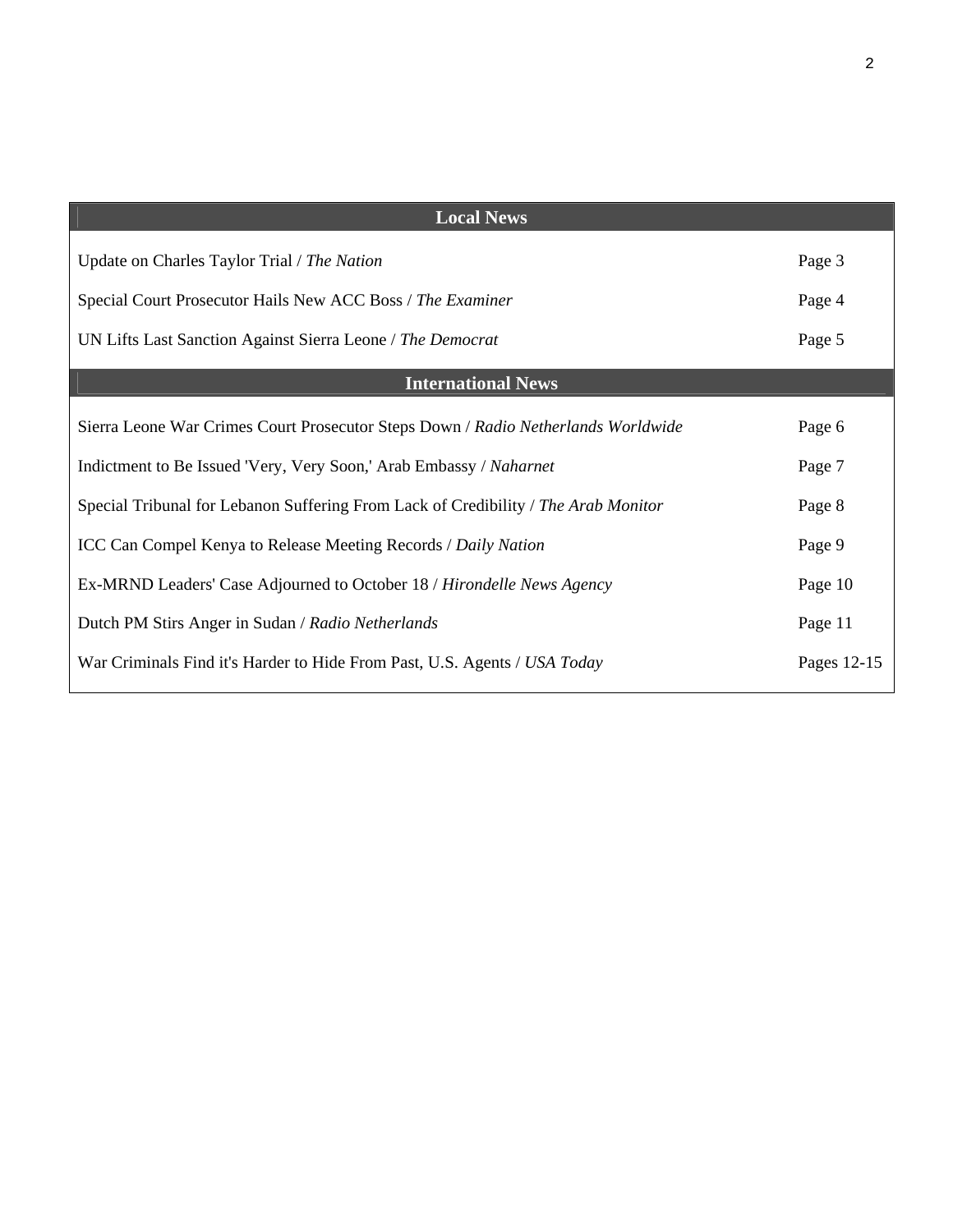

# **Update on the Charles Taylor Trial**

The Trail Chamber of the Special Court for Sierra Leone has decided on Monday 27th September on the status conference on the Charles Taylor trial. The Judges declined the Prosecution's request to order expedited responses/replied to pending Defence motions. At the Conference the Trial Chamber heard submissions from the parties on the formal closure of the Defence case; finally determined as to whether there will be any more Defence witnesses; set a formal date for closure of the Defence case; and heard submissions on time limits for filing final briefs, for closing arguments, and incidental matters. The next Status Conference is scheduled for October 22 at 10.00 a.m.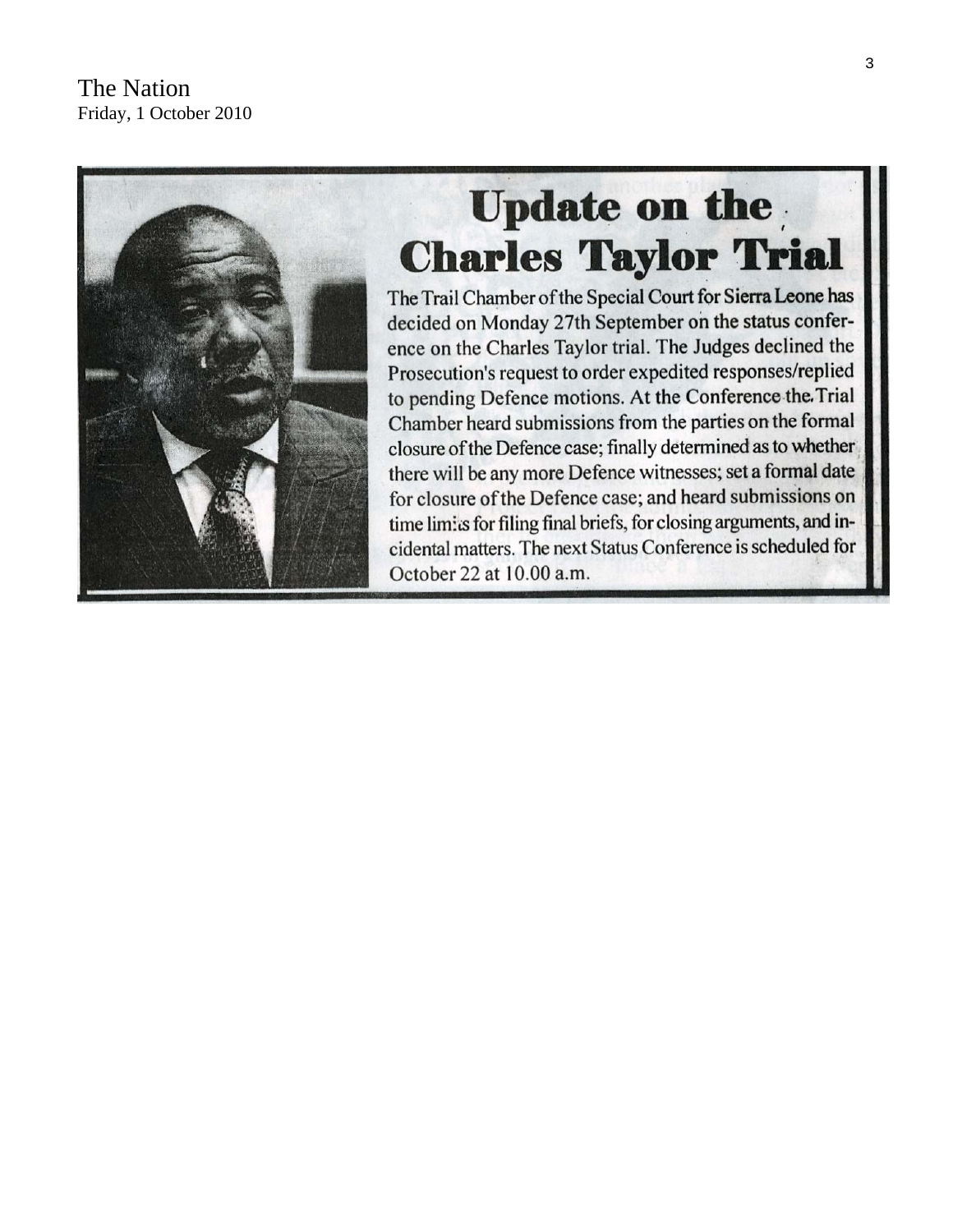# **Special Court Prosecutor hails** new ACC boss

#### **By David Jayne Manley**

The Prosecutor of the United Nation's backed Special Court for Sierra Leone; Ms. Brenda Hollis has described her former Deputy, the newly appointed Commissioner of the Anti Corruption Commission Mr. Joseph F. Kamara as a man of higher standards and integrity who has provided exemplary service to the people of this country during his tenure at the Special Court.

"Since his arrival at the Office of the Prosecutor, he has served his people on the questing needs of bringing justice for the horrific crimes committed against innocent men and women of this country," Ms. Hollis said in a press release issued by the **Court on Tuesday September 28** this year

She noted that Mr. Joseph F Kamara leaves the Office of the Prosecutor to continue serving the people of Sierra Leone in his new capacity and expressed that the legal luminary would be missed by

the entire staff of the Special Court seriously.

The Office of the Prosecutor's loss, she insists is the gain of the people of Sierra Leone and maintains that "throughout his tenure in the Office" of the Prosecutor he has demonstrated the highest standards of professionalism and integrity traits that will ensure his success as Commissioner of the Anti **Corruption Commission".** 

She noted that "Mr. Kamara's selection for the ACC Job is but one example of the Special Court's legacy of returning talented experts they have worked with to the services of their country.

It could be recalled that Mr. Joseph F Kamara joined the Court in January 2004. He became the first Sierra Leonean to be appointed as Deputy Prosecutor in the Special Court for Sierra Leone, in August 2008, and also served as Acting Prosecutor.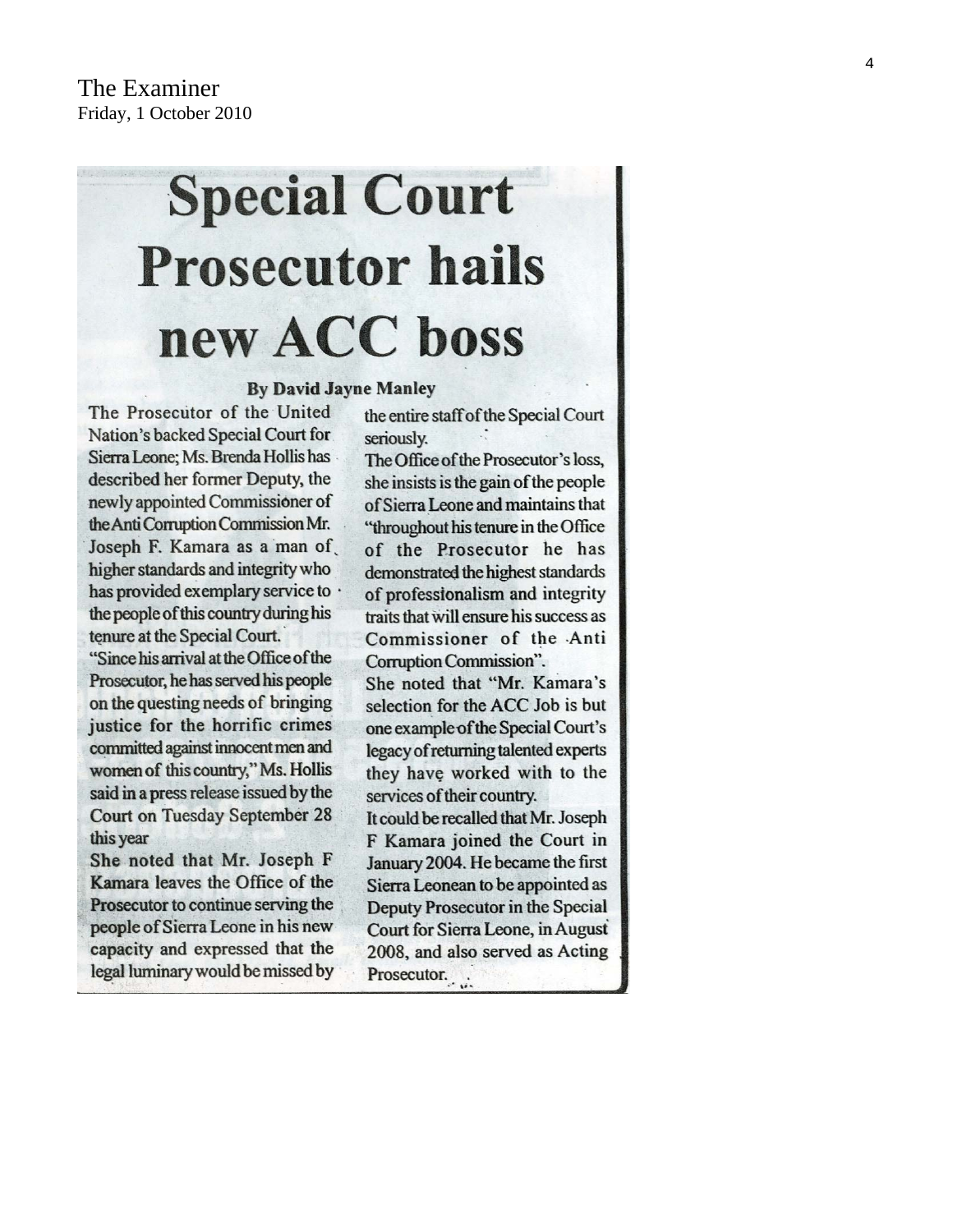# N lifts last sanctions against Sierra Leone

The UN Security Council has lifted the last remaining sanctions against Sierra Leone, eight years after the end of a bloody civil war. The council said the government had fully re-established control over its territory, and former rebel fighters had been disarmed and demobilised. The last remaining sanctions - an arms embargo and a travel ban for rebels - had been in place since 1997. The mandate for UN peacekeepers has been extended for another year. The council said Sierra Leone still needed the international support of the troops to support peace-building efforts. It also called for more efforts to combat corruption and to guarantee free and fair elections in 2012. Tens of thousands of people died and many more were mutilated by militias in Sierra Leone's brutal civil war, which ended in 2002.

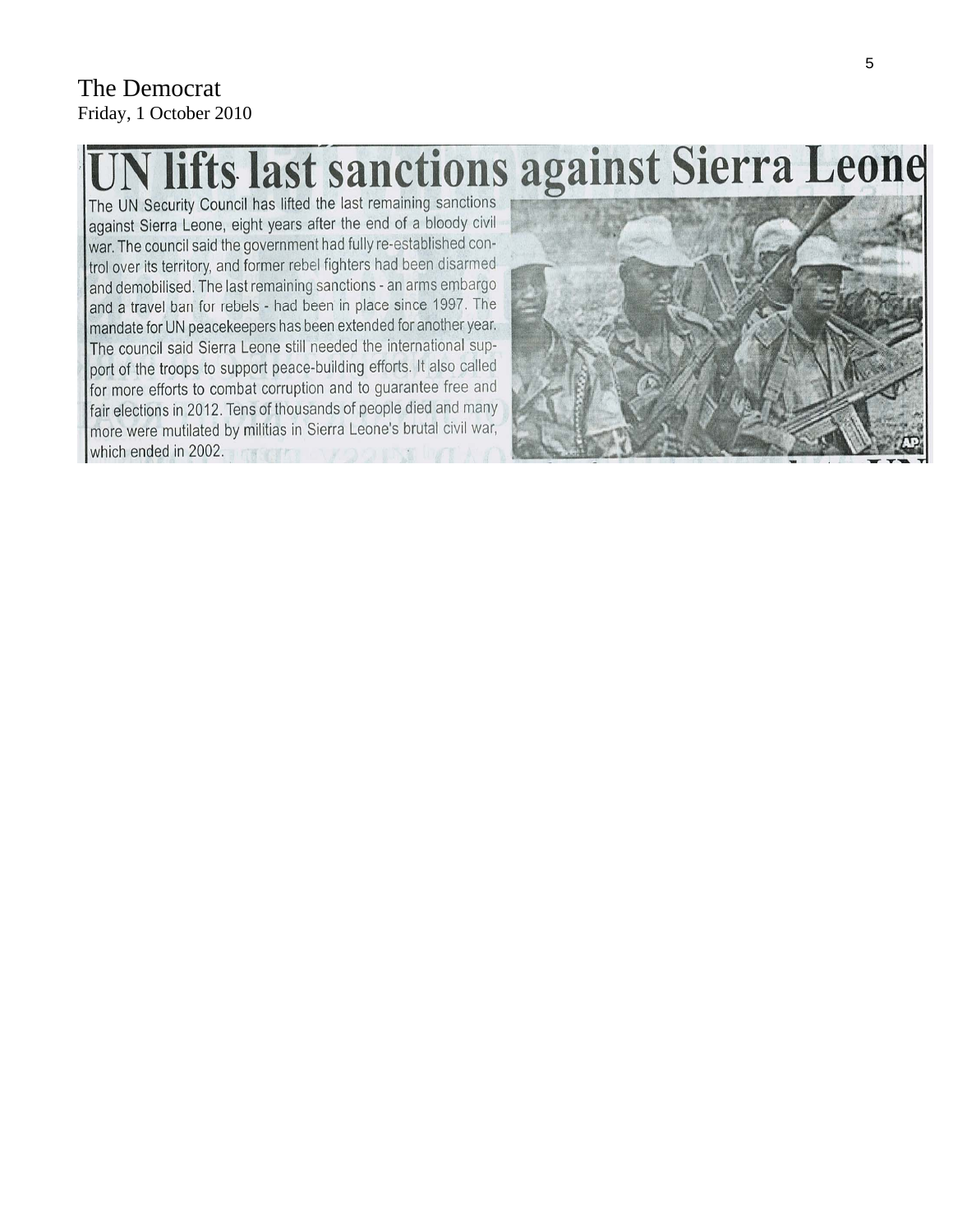### Radio Netherlands Worldwide

Tuesday, 28 September 2010

#### **Sierra Leone war crimes court prosecutor steps down**

By [Thijs Bouwknegt](http://www.rnw.nl/international-justice/users/thijs-bouwknegt) ([Photo: SCSL](http://www.internationaljustice.nl/))



Prosecutor Joseph Kamara is leaving the UN-backed Special Court for Sierra Leone. He leaves the war crimes court, which is finalising its last trial, to take up his new job as head of Sierra Leone's anticorruption commission.

Chief Prosecutor for the SCSL, Brenda Hollis hailed

her Sierra Leonean deputy as a man of "the highest standards and integrity."

Hollis said Mr Kamara would be missed, adding that "since his arrival at the Office of the Prosecutor, he has served the people of Sierra Leone in the Court's quest to bring justice for the horrific crimes committed against innocent men, women and children. He is leaving the Office of the Prosecutor to continue to serve the people of Sierra Leone in his new capacity."

Mr Kamara joined the SCSL in January 2004 and was appointed Deputy Prosecutor in August 2008, the first Sierra Leonean to occupy the post. He also served as Acting Prosecutor.

The tribunal, which was set up to deal with "those most responsible" for war crimes and crimes against humanity committed during Sierra Leone's civil war is about to finish its work. All proceedings at the main courthouse in Sierra Leone's capital Freetown have been closed.

The court's last trial continues in The Hague, where Liberian president Charles Taylor must answer accusations of fueling the Sierra Leone war and atrocities.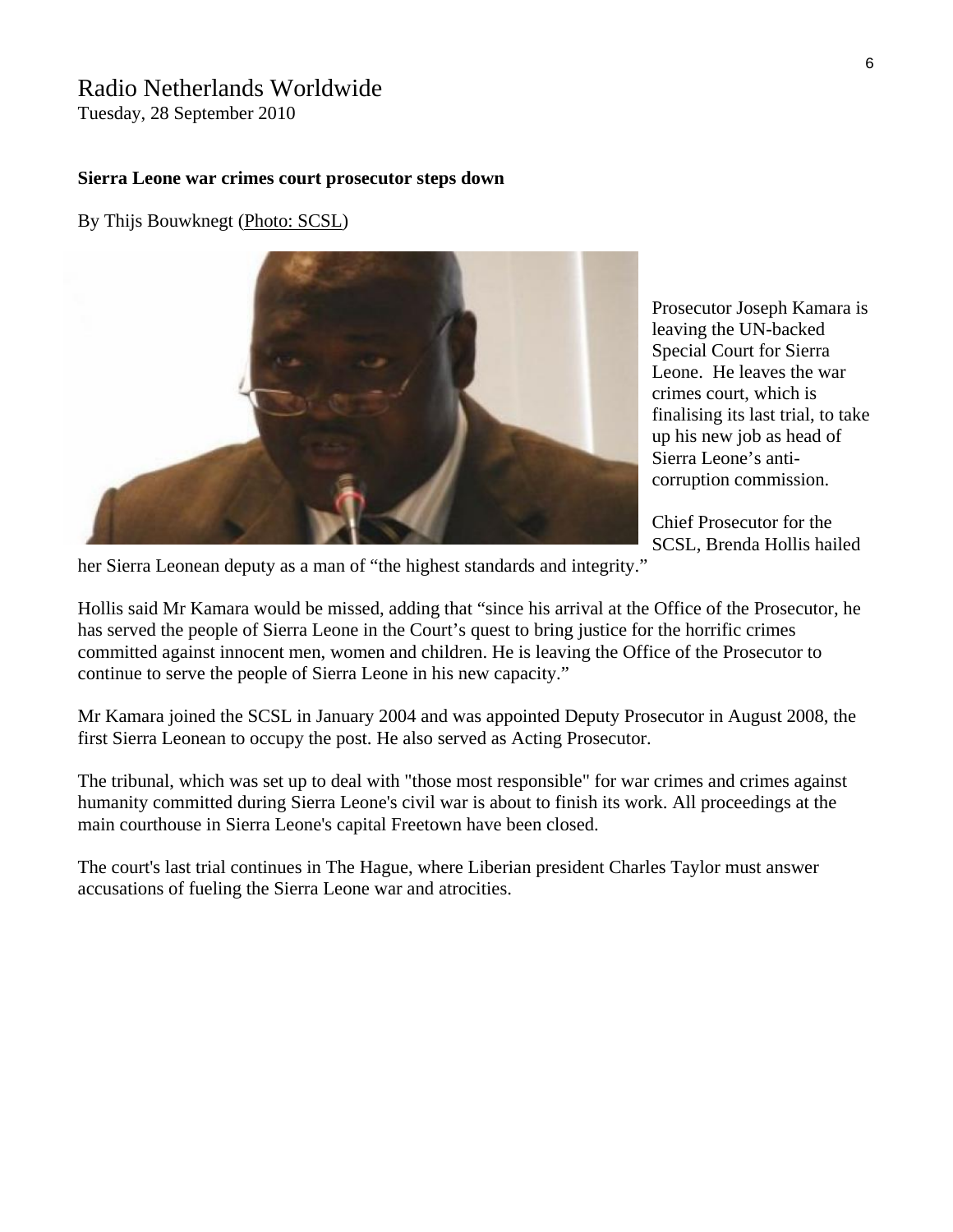#### **Indictment to be issued 'Very, Very soon,' Arab Embassy**

An embassy of an Arab State has informed a political party official that the Special Tribunal for Lebanon will issue an indictment in former Premier Rafik Hariri's assassination "very, very soon." The official told the Kuwaiti newspaper Al-Anbaa that ongoing campaigns against the Tribunal – whether direct or through the false witnesses – "will not change anything with regards to the work of the government or the STL."

On the other hand, Al-Anbaa quoted March 14 sources as ridiculing statements that said members of al-Qaida have entered Lebanon and that the coalition and the Lebanese Forces have been provided with weapons.

They expressed fears that these "intimidating" remarks aimed at justifying the formation of "armed hostility" against Hizbullah and its allies in order to take actions under the excuse of deterring these armed men.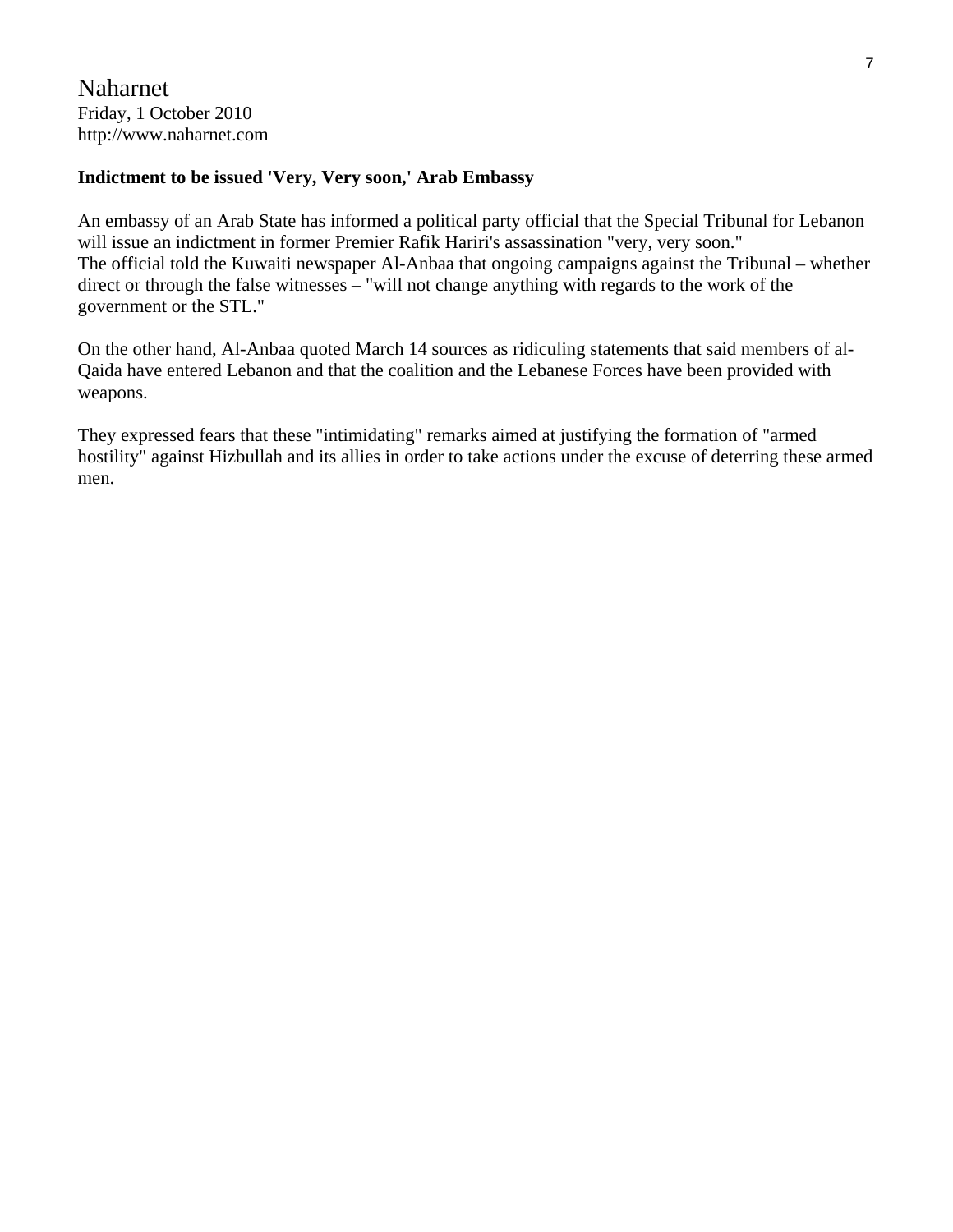#### **Special Tribunal for Lebanon suffering from lack of credibility**

Tensions are mounting in Lebanon over the implications of the Special Tribunal for Lebanon (STL) for stability in and sovereignty of the country. STL chief prosecutor Daniel Bellemare appealed against STL pre-trial judge Daniel Fransen's recent ruling on the legitimacy of a request to access specific documents. The request was made by former Lebanese security chief, General Major Jamil al-Sayyed, who had been held in prison for four years because indicted by statements made by a witness used by the precursor of the STL, the Commission of Inquiry into the assassination of Rafiq Hariri. Although the witness soon turned out to be an unreliable adventurer who had been paid for his testimony, General al-Sayyed and three other top-ranking former Lebanese were still held in prison, without ever being charged and hence without the possibility to defend themselves. Now STL chief prosecutor Bellemare claims judge Fransen had committed a mistake in his interpretation of the "Rules of Procedure and Evidence" and suspended the ruling that would have given al-Sayyed access to the documents on the grounds of which the arrest warrant against him had been issued in 2005.

Dissent between prosecutor Bellemare and pre-trial judge Fransen seems to constitute merely the tip of the iceberg: as the Lebanese al-Manar news and broadcasting outlet pointed out today, nine resignations of STL officials in a period of only 18 months indicate a high level of conflict in this judicial entity, which from the onset had suffered from the odium of politicized justice. The latest resignation was that of Henrietta Aswad, spokesperson for Daniel Bellemare, after only three weeks since her appointment on 8 September. Aswad's resignation was preceded in May by that of her predecessor, Radiya Ashouri, who had been in charge for one year. In April last year the British Registrar Judge Robin Vincent resigned, followed by that of Judge Howard Morrison, by the resignations of chief investigator Naguib Kaldas, of Registrar David Tolbert, of assistant chief prosecutor Bernard Cote and that of chief of public affairs, Peter Foster as well as that of spokesperson Suzann Khan.

Chief prosecutor Bellemare's interference suspending judge Fransen's ruling to grant al-Sayyed's lawyers access to his file with the STL, while contemporaneously having permitted US and French media to report copiously about the content of STL files (regarding the eventual indictment of Hizbollah members), confirms the widespread opinion of a highly politicized case and casts doubts on the impartiality of the STL. Yesterday Syria's foreign minister Walid Muallem said the STL was irredeemably politicized warning that such developments were bound to destabilize Lebanon. Muallem called on Lebanon to live up to its obligations as a sovereign state and take justice matters back into its own hands.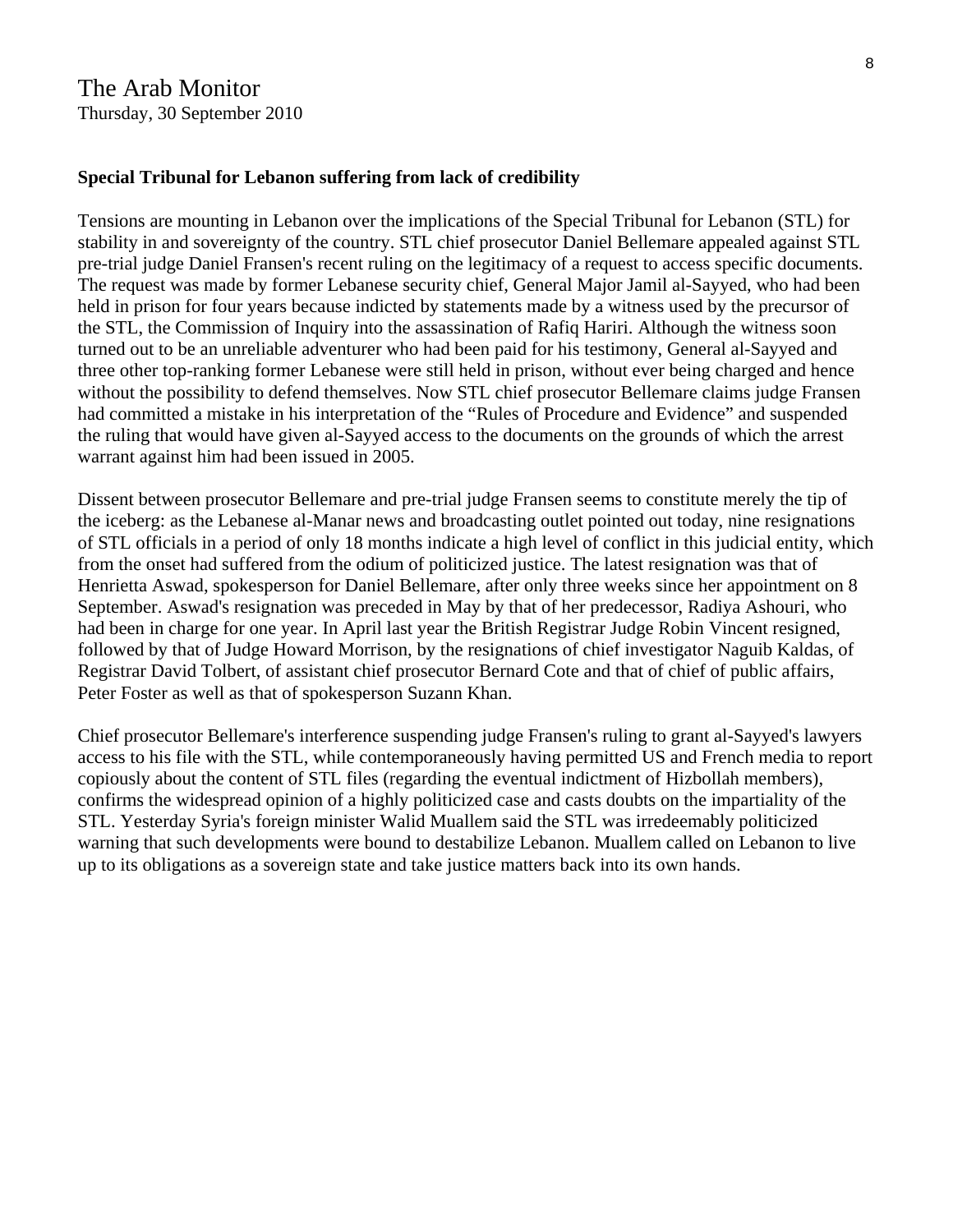## Daily Nation (Kenya)

Thursday, 30 September 2010

#### **ICC can compel Kenya to release meeting records**

By OLIVER MATHENGE, omathenge@ke.nationmedia.com

The government may be forced to release records of security meetings held during the post-election violence.

The International Criminal Court (ICC) could, however, seek the softer route of negotiating for the information by offering conditions on its disclosure and use.

The Rome Statute allows the ICC prosecutor to seek a compelling order from the Pre-Trial Chamber if, in his opinion, the release of the documents does not threaten national security.

The International Crimes Act, which domesticates the Rome Statute, also requires all Kenyans to cooperate with the ICC or risk imprisonment.

On Thursday, it emerged that the ICC officials who arrived in the country on Monday have not met the security officers they wish to interview.

Lawyer Evans Monari, who has been engaged by the PPOs and PCs, said the officers had not recorded statements as the government had not yet appointed a judge. Section 78 of the International Crimes Act says statements recorded to assist the ICC must be witnessed by a High Court judge.

The ICC is seeking minutes of security meetings held during the post-election violence period.

The government has denied the ICC access to these papers, citing national security.

If Kenya continues to deny access, the court may order it to disclose the information if such disclosure is no threat to national security.

Centre for Policy and Conflict executive director Ndung'u Wainaina said ICC prosecutor Luis Moreno-Ocampo may either decide to use the evidence he has to open the case or seek the Pre-Trial Chamber's assistance in getting the documents.

"Some officials may be summoned by the Pre-Trial Chamber to explain why they cannot provide the documents," said Mr Wainaina.

He also said the government was contravening Article 35 of the new Constitution which grants citizens the right to access information held by the State.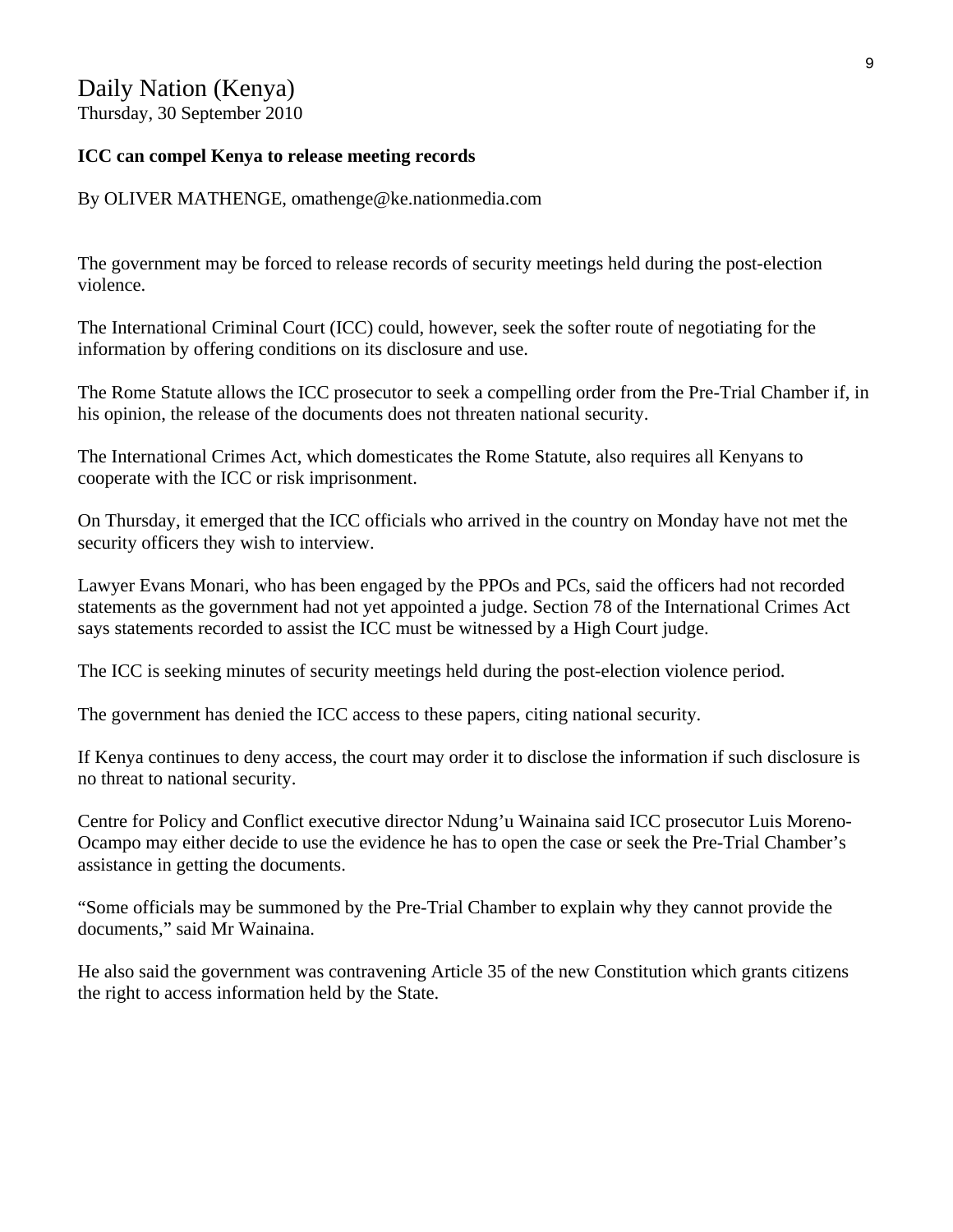Thursday, 30 September 2010

### **Ex-MRND Leaders' case adjourned to October 18**

The International Criminal Tribunal for Rwanda (ICTR) Thursday adjourned to October 18, the trial involving two former Rwandan top leaders of ex-ruling party, MRND, Mathieu Ngirumpatse and Edouard Karemera.

Since the start of his defence case on August 23, Ngirumpatse, former MNRD president, called 15 out of 35 witnesses he intended to field for his defence.

The last witness was Andre Nzabanterura, who briefly testified that he did not identify the political affiliation of the youths who took part into the killings in his area in 1994.

The next court sitting would proceed up to November 25, according to the Tribunal judicial calendar.

Ngirumpatse and Karemera, the party's vice president, are charged with seven counts including genocide, complicity in genocide, incitement to commit genocide and crimes against humanity, allegedly committed, mostly by members of their party, its youth wing, Interahamwe, in particular.

The prosecution has notably indicted the duo for their superior responsibility as top officials of the party. Karemera has already completed his defence case.

Earlier, the prosecution had charged Ngirumpatse and Karemera jointly with the then MRND Secretary General, Joseph Nzirorera. The Tribunal, however, terminated the proceedings against Nzirorera following his death on July 1, 2010. Before meeting his death, Nzirorera was still presenting his defence case.

#### FK/NI/ER/GF

© Hirondelle News Agency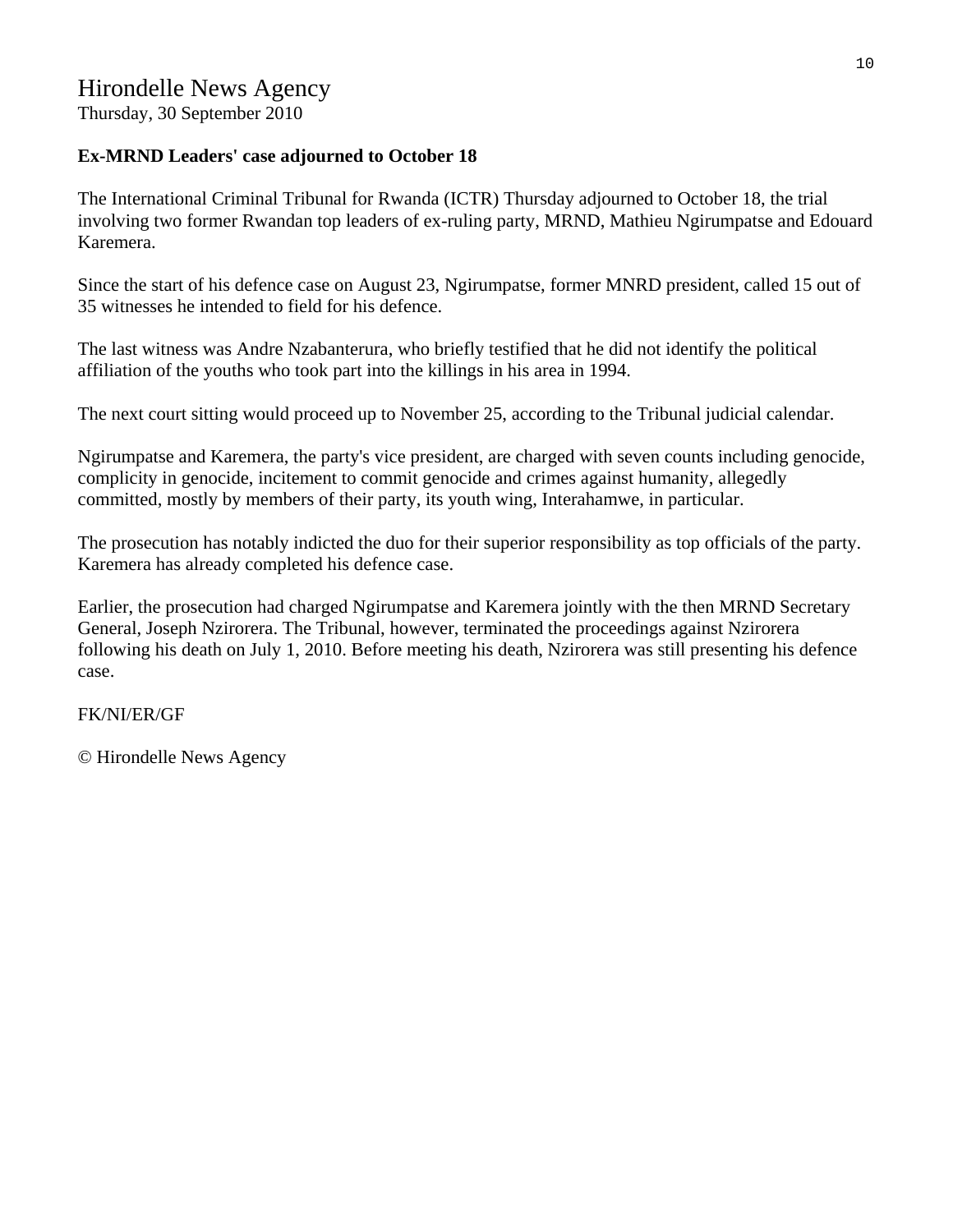### Radio Netherlands Friday, 1 October 2010

#### **Dutch PM stirs anger in Sudan**

#### By [Ruben Koops](http://www.rnw.nl/africa/users/ruben-koops)



Sudan regrets that the Dutch Prime Minister Jan Peter Balkenende made an example out of the Sudanese president Omar al-Bashir in his speech during the UN general assembly meeting in New York. The Dutch foreign ministry confirms this to Radio Netherlands.

In his speech on Wednesday,

PM Balkenende disapproved of countries like Chad and Kenya, who do not arrest the president Omar al-Bashir during his regional visits. This while the International Criminal Court (ICC) in The Hague issued a warrant for his arrest in March '09. "It's not acceptable that people like the Sudanese president Bashir can move freely in ICC member countries." Balkenende said.

A high-ranking Dutch embassy official was summoned to the Sudanese foreign ministry on Wednesday, the Spanish press agency EFE is reporting. According to a Sudanese spokesperson, the speech was "completely opposing the African Union, the Arab Liga and the countries devoted to peace".

According to Joël Voordewind, MP for the Christian Union party, it is embarrassing that a country like The Netherlands gets summoned by Sudan. "Its weird that Sudan calls on us, while their president should report himself here in The Hague!" Martijn van Dam, Labour MP is not impressed with the diplomatic turmoil that Sudan provokes: "Its rabble-rousing. The fact that al-Bashir is a gangster is no impediment for the Sudanese to call him president. They had to say something."

President Omar al-Bashir is wanted by the ICC for war crimes and crimes committed against humanity. All ICC member states are compelled to arrest al-Bashir when entering their territory. But several members of the African Union have rallied together in support of al-Bashir, allowing him to travel abroad freely. Most recently Al-Bashir visited Kenya during the signing of the new Kenyan constitution. In a meeting in New York last week, the Kenyan minister of Foreign Affairs Moses Wetangula was told that Kenya had to explain its actions to the ICC.

MP Voordewind wants more pressure on countries like Kenya en Chad. "The countries that let Omar al-Bashir walk freely should be called upon by the UN in the strongest language possible. Or else, the ICC turns into a weak political instrument."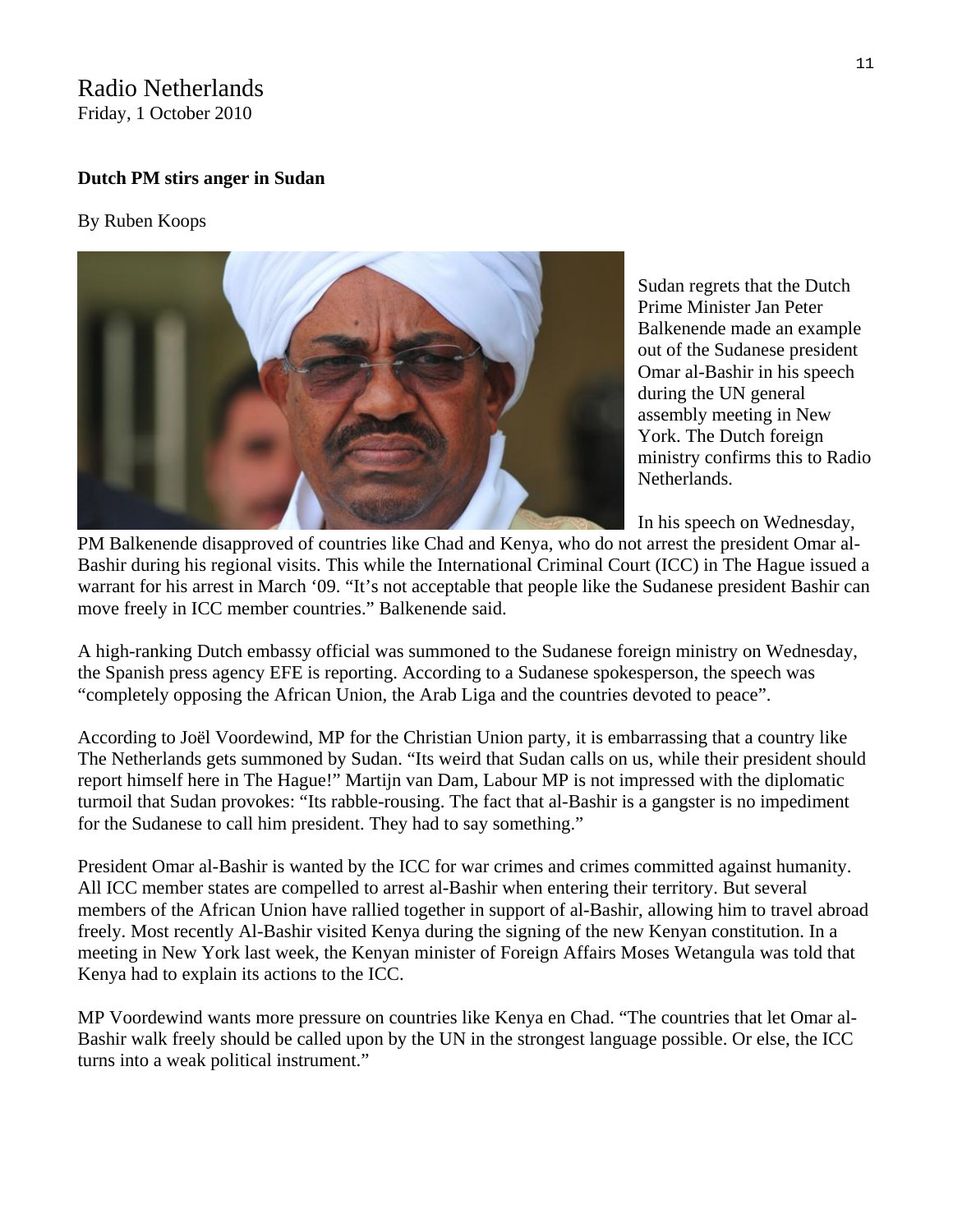USA Today Friday, 1 October 2010

**War criminals find it's harder to hide from past, U.S. agents**  By Dimitar Dilkoff



By Alex Brandon, AP

**"We owe it to the world":** Assistant Attorney General Lanny Breuer, a child of Holocaust survivors, has pushed for measures to hold war criminals accountable.

#### By Peter Eisler, USA TODAY

WASHINGTON — When federal agents finally caught up with Gilberto Jordan, he had all the trappings of a solid - American life: a house in a tidy South Florida neighborhood, steady work as a chef and a spotless record as a law abiding citizen since emigrating from Guatemala in the early 1990s.

Nothing suggested he was hiding from a horrific past that the agents attributed to him when they knocked on his door that day in May. He still used the same name that appeared on a decade-old order for his arrest on murder charges in his native country.

When the agents confronted him with those charges — that he was in a Guatemalan military unit that killed more than 150 innocent civilians in the country's notorious Dos Erres massacre of 1982 — he made no effort to conceal his role.

"Jordan readily admitted that he ... participated in killing people at Dos Erres," said a sworn affidavit by Jon Longo, an arresting agent with U.S. Immigration and Customs Enforcement. "Jordan specifically admitted that the first person he killed was a baby, whom Jordan murdered by throwing into the village well."

The prosecution of Jordan, 54, underscores a new push by federal law enforcement agencies to hunt down war criminals and human rights abusers who have found refuge in the United States.

The agents that tracked him are from a special center that Immigration and Customs created last year to bolster its work on such cases.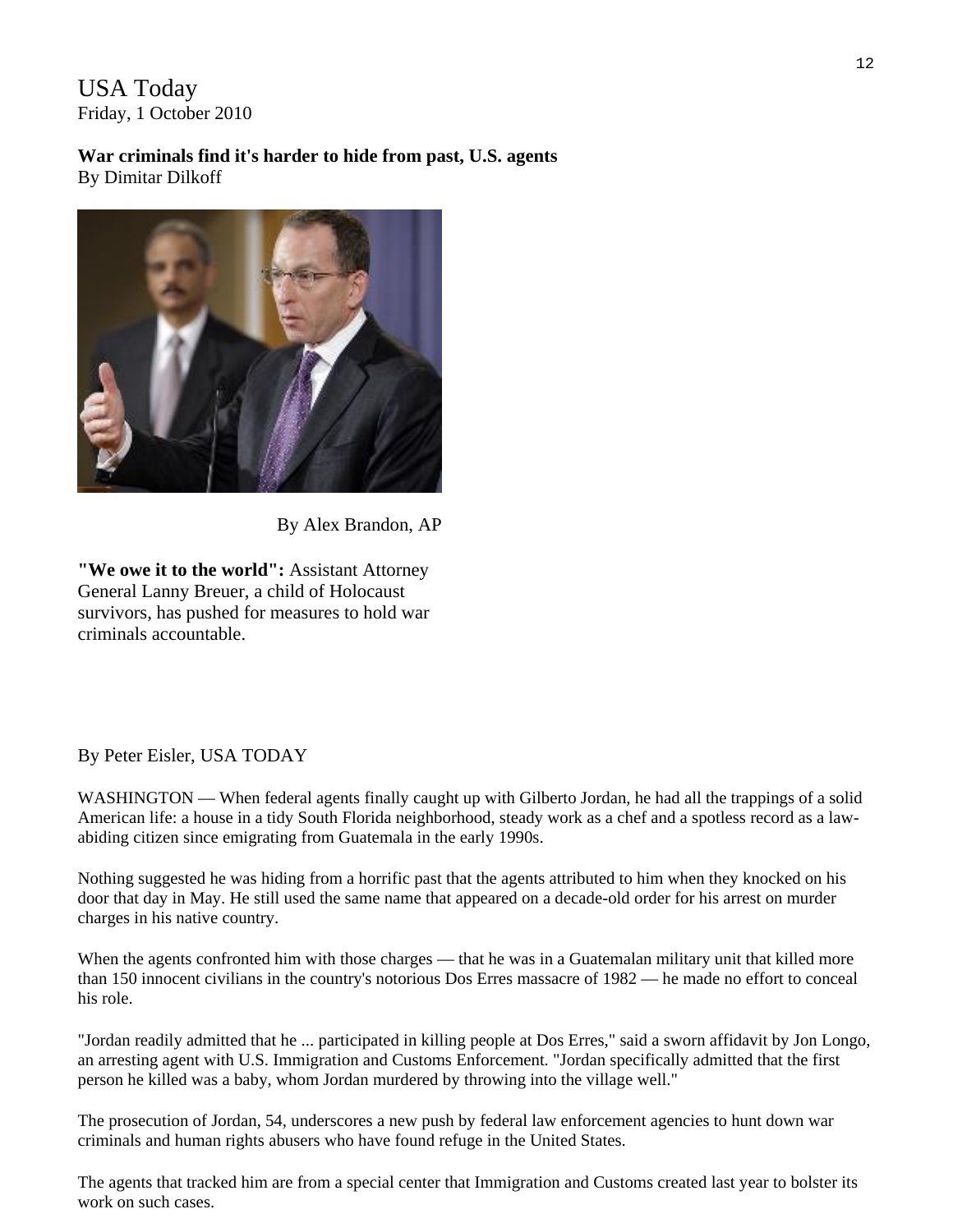When Jordan pleaded guilty this summer to participating in the Dos Erres massacre, it marked the first conviction won by a new, 50-person Justice Department office set up to prosecute them.

The targets range from African despots and military officers from the former Yugoslavia to lesser-known figures, such as Jordan. It's unclear how many are out there, but officials at Justice's Human Rights and Special Prosecutions office say they're tracking multiple suspects. Armed with new investigative tools, more legal powers and a beefedup congressional mandate, they're charging culprits at an unprecedented rate.

Convicted offenders usually are deported, sometimes after a U.S. prison stint. Many end up being turned over to authorities in countries where they face charges for war crimes or human rights abuses.

"I don't think there's any question that we're going to have a greater number of these cases and that these cases are going to reach (suspects from) more parts of the world," says Assistant Attorney General Lanny Breuer, a child of [Holocaust](http://content.usatoday.com/topics/topic/Events+and+Awards/War/The+Holocaust) survivors who has pushed the more aggressive efforts to hold war criminals accountable. "It's something we have to do. We owe it to our citizens and we owe it to the world."

#### **Nazi hunters 2.0: Skills updated**

Justice's old Office of Special Investigations pioneered many of the tactics being used to hunt war criminals and human rights abusers. That office was set up in 1979 to find and deport former Nazis who burrowed into America after helping to persecute Jews during [World War II.](http://content.usatoday.com/topics/topic/Events+and+Awards/War/World+War+II) Its staff of lawyers, investigators, historians and archivists became part of the Human Rights and Special Prosecutions unit this year.

As time has thinned the ranks of Holocaust perpetrators, many old Nazi hunters have rededicated themselves to finding more contemporary targets. Their skills, whether digging up lost records or using name-recognition software and other digital-age tools to cull immigration records, are proving invaluable.

"These cases can be very difficult," says Teresa McHenry, chief of the special prosecutions unit. "For the most part, the crimes occurred thousands of miles away and they're being investigated years later. Witnesses have moved. ... One of the things we've learned from the Nazi cases is that you often need to gather an incredible amount of information to figure out how things happened and where evidence may exist."

McHenry's staff and their investigative counterparts at Immigration and Customs can spend months, even years, to identify and build cases against suspected war criminals and human rights violators who are hiding in America.

They sometimes track down suspects by digging through immigration records to identify suspicious individuals based on when they arrived in the United States and where they came from. In other cases, they act on tips or unravel leads from foreign news reports.

Often, they must travel to remote parts of the world to find witnesses or obtain documents from foreign governments that may not be eager to help expose misdeeds of one of their own. Forensic material must be found and analyzed — if it still exists.

The evidence almost never arrives in English; the special prosecutions unit even has an in-house speaker of Kinyarwanda, the obscure language of Rwanda.

Among the recent cases:

•In January, U.S. officials returned Nedjo Ikonic to Bosnia and Herzegovina, where war crimes prosecutors charged him with commanding a police company that captured and killed hundreds of Bosnian prisoners after the [fall of](http://content.usatoday.com/topics/topic/Srebrenica+massacre)  [Srebrenica](http://content.usatoday.com/topics/topic/Srebrenica+massacre) during the Balkans conflict in July 1995.

Ikonic, who had been living in Wisconsin, was convicted in the United States for lying on his visa application when he failed to divulge his role in the war.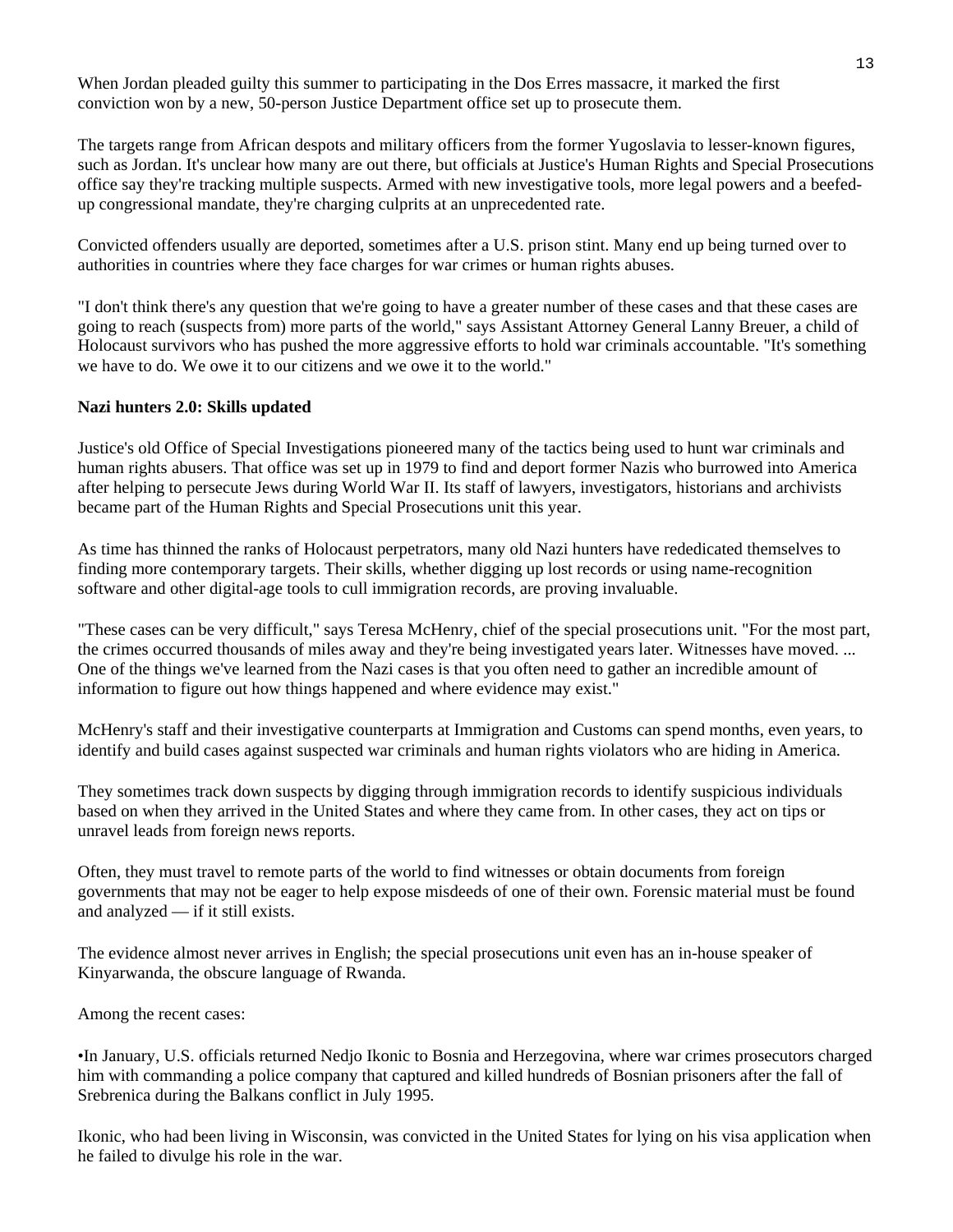•In June 2009, Immigration and Customs agents arrested Juan Miguel Mendez, a native Argentine, based on his alleged involvement in torturing and killing "leftist" prisoners while serving an Argentine military junta during the country's "Dirty War" from 1976-83. Mendez, who was living in Virginia, has appealed a November 2009 court order that he be deported for concealing his involvement in the abuses when he immigrated.

•In April 2009, Lazare Kabaya Kobagaya was arrested in Kansas on charges linked to his alleged role in the slayings of innocent civilians in the 1994 Rwandan genocide.

Kobagaya is accused of failing to disclose during his immigration to the United States that he was involved in organizing arsons and murders during the Rwandan conflict. He has pleaded not guilty and awaits trial, scheduled for spring 2011.

#### **Taking cover in U.S.**

Until recent years, U.S. efforts to hunt down war criminals and human rights violators focused mainly on closing the book on World War II.

Over three decades, Justice's Office of Special Investigations launched more than 100 cases against alleged Holocaust perpetrators, and many were deported. That work continues: Deportation actions against nine suspects are in the courts.

In May, a federal judge ordered that Anton Geiser, who served at the Buchenwald concentration camp as a member of the Nazis' notorious SS "Death's Head" forces, be deported from Pennsylvania to Austria.

Because Nazis are dying off, Congress gave Justice and its partners at Immigration and Customs an expanded mandate in 2004 to hunt down all sorts of war criminals and human rights abusers, regardless of where or when their crimes took place.

The order came amid a series of laws that also gave prosecutors new powers to charge suspects for human rights offenses in foreign lands, including a 2007 law allowing the government to try non-citizens for genocide.

Previously, someone who had participated in, say, the Rwandan atrocities, could not be charged for those crimes unless he was a U.S. citizen. As a result, the government had won only one conviction: Charles McArther Emmanuel, also known as Chuckie Taylor, the U.S.-born son of former Liberian president [Charles Taylor](http://content.usatoday.com/topics/topic/People/Politicians,+Government+Officials,+Strategists/World+Leaders/Charles+Taylor). The younger Taylor was arrested on a stop at the Miami airport and convicted in 2008 of committing torture for his father's regime from 1997-2003.

#### **Casting a wider net**

Congress passed the laws amid a broader international push after the Cold War to hold war criminals and human rights abusers accountable, says [Eli Rosenbaum,](http://content.usatoday.com/topics/topic/Eli+Rosenbaum) who ran the Office of Special Investigations and now is director of strategy and policy in the new Human Rights and Special Prosecutions unit.

"Interest burgeoned all over the world in bringing these people to justice," Rosenbaum says. Among U.S. policymakers, "there was bipartisan support for doing this, and Congress gave us a lot of new tools."

As the mandate to catch war criminals and other human rights violators has grown, so has the challenge of figuring out which suspects to chase.

McHenry declines to guess how many may be in the United States, but she says many have sneaked in because the country promises opportunities to make a living and, given its size and freedom, it's seen as a place where it's relatively easy to hide.